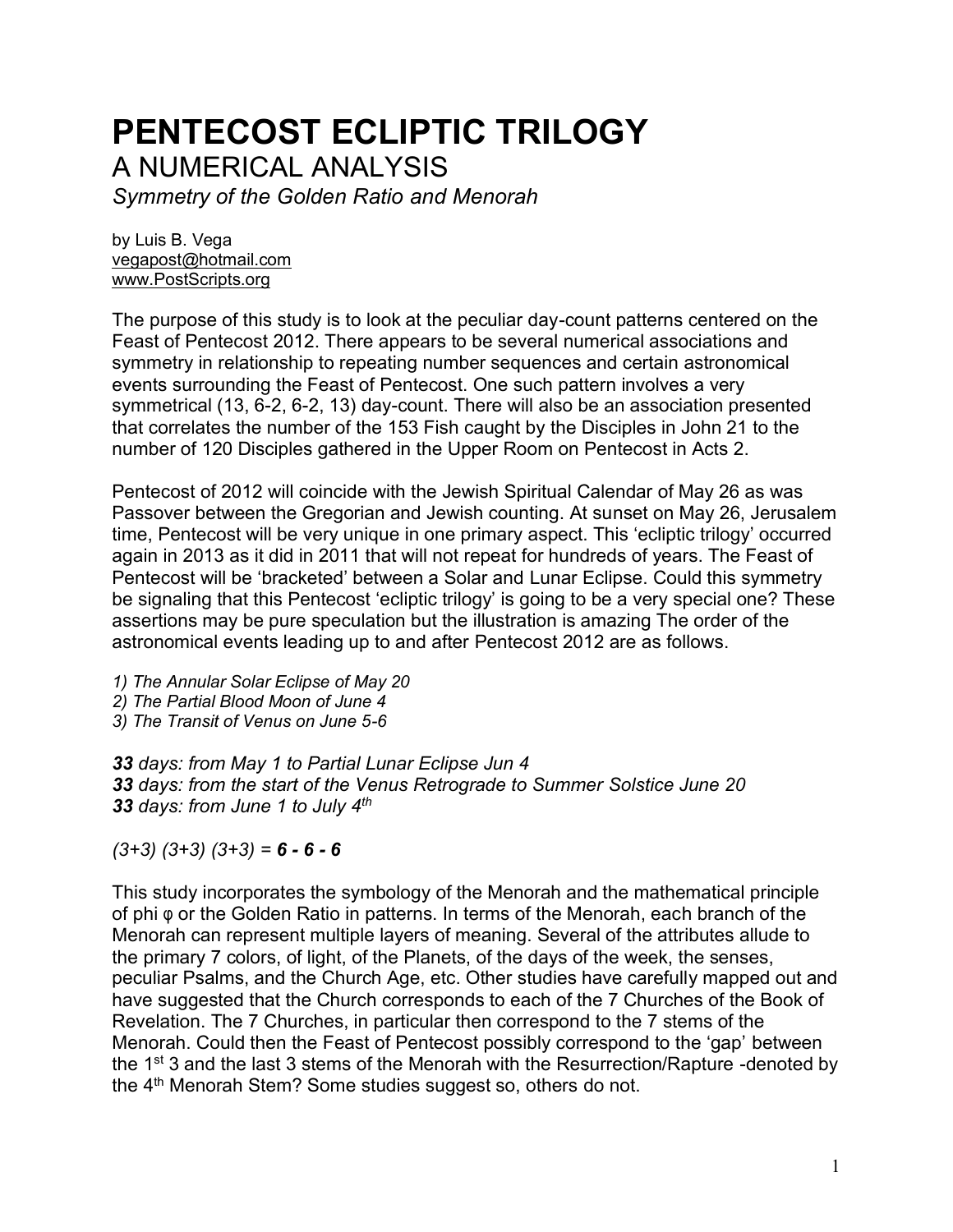## **The Menorah Effect**

For the purposes of this Pentecost study, one can nonetheless impose a 'Menorah' pattern to scale onto a current timeline presented. See graphic chart with the title Ecliptic Pentecost. Once can place the Menorah dimensions onto the timeline. One of the Menorah ends will correspond to the Full Moon on May 5, 2012 on a timeline. The last stem of the Menorah will correspond to the New Moon on June 18, 2012. These Menorah proportions will place the timeframe of the 2-Day Feast of Pentecost right down the middle from the corresponding end stems -as the 'center  $4<sup>th</sup>$  stem.' It appears that the typology of the Feast of Pentecost does indeed correspond to the  $4<sup>th</sup>$  Feast in the series of the 7 Feasts of the LORD that corresponds. It appears that the Feast of Pentecost correlates to prophetic time – a schedule of prophecy that is unfolding.

The 4<sup>th</sup> Center Servant Stem of the Menorah has yet to prophetically be completed; it is currently 'being' fulfilled. Thus Pentecost 2012 perhaps many correspond to the time, if not in this year, to a future time when the 'Gap' between it and the last 3 Feast of the LORD is to proceed and be fulfilled. The  $1<sup>st</sup>$  3 Feasts have been literally fulfilled by the LORD Jesus Christ in His 1) Death at Passover, 2) Burial at Unleavened Bread and 3) by His Resurrection at First Fruits. The last 3 Feasts have yet to have a literal fulfillment; that of Trumpets, Tabernacles and Booths or Sukkot. Thus the 'gap' that has lasted over 2000 years is what many see it as the needed fulfillment before the Prophet Daniel's 70<sup>th</sup> week of years is to be completed. This fulfillment would take place at a Pentecost Feast -if one subscribes to this view of interpretation.

Perhaps the last 3 will thus likewise be successively fulfilled at His 2<sup>nd</sup> Advent –which have to happen after the Resurrection/Rapture of the Church. On one-point, eschatological scholars and researchers agree, that the Feasts of the LORD are a dress-rehearsal of sorts and a type and shadow of a much larger significance. These Feast of the LORD serve as object lessons for His people and the world to understand the Plan of Redemption as the LORD purposed in Jesus Christ. For Pentecost 2012, there appears to be a geometric pattern with dimensions in terms of 'time.' This 2012 Feast of Pentecost is also encompassed by 2 symmetrical Golden Ratio proportions in relation to the Eclipses. One Golden Ratio can be configured from the Annular Solar Eclipse of May 20, 2012 to the 1st Day of Pentecost.

The 2<sup>nd</sup> Golden Ratio occurs from the 2<sup>nd</sup> Day of Pentecost to the Partial Lunar Eclipse of Jun 3-4<sup>th</sup> 2012. Interestingly, the 2 Golden Ratio proportion lines come to configure an ethereal 'pyramid' with Pentecost at its center of time -between the 2 Ratios. The timing of Pentecost directly bisects the mid-section of the geometric pyramid constituted by the 2 symmetrical Golden Ratio time proportions. There is a 3<sup>rd</sup> Golden Ratio proportion as well. From the end of the 2nd Day of Pentecost to when Venus reaches the end of the Retrograde and arrives at the end of the Horns of Taurus, it will be July 4, 2012. Allowing for some poetic license in interpretation, the 'picture' of the Holy Spirit coming down on Pentecost is what the Feast is all about, of an in-gathering of the LORD's Disciples, a harvest even. This pyramid imagery can seemingly depict the 'Dove' or Holy Spirit as if it is coming down from the top of the Pyramid.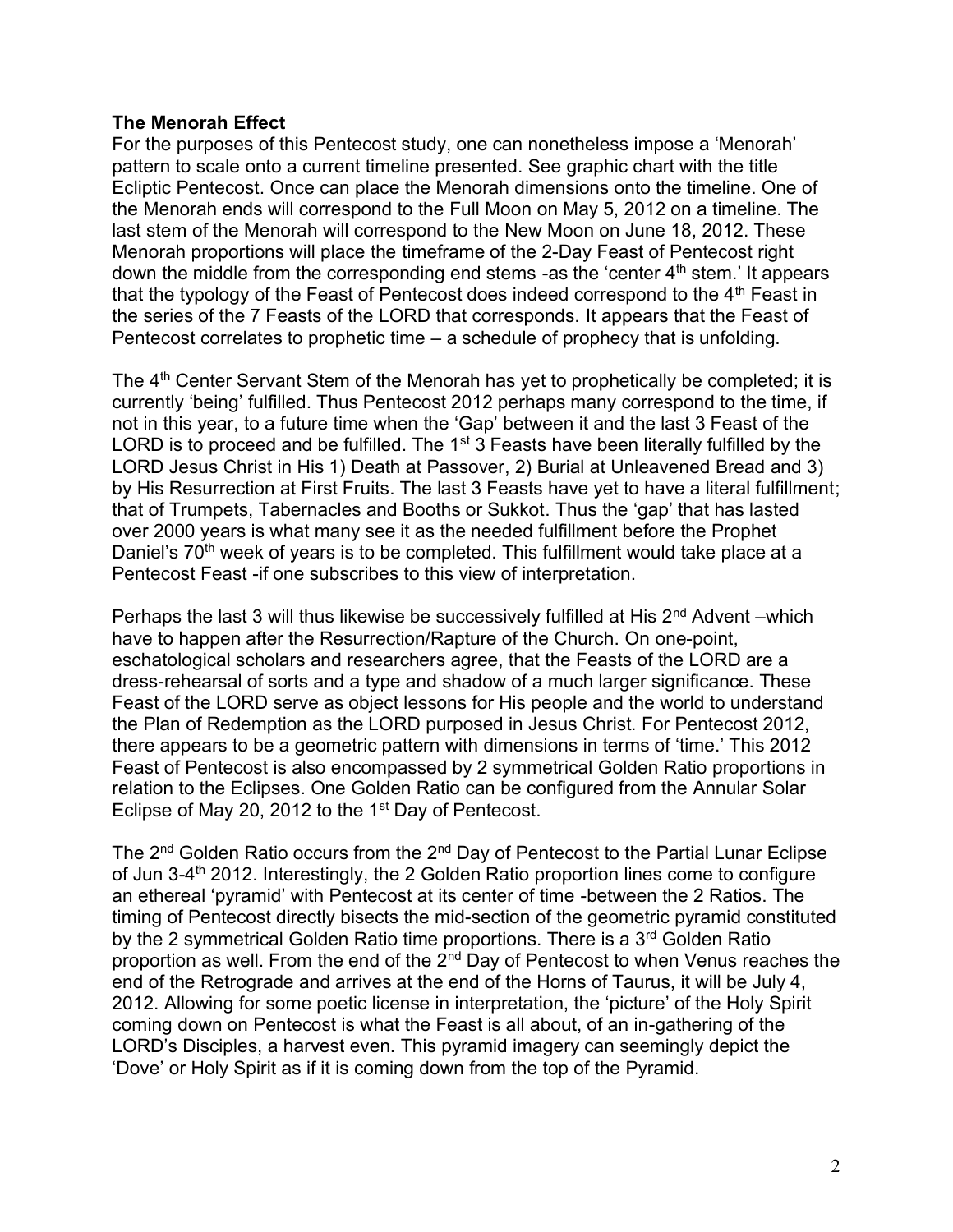## **The Golden Ratio**

A signaling of a countdown to the Rapturing perhaps at a Pentecost timing? From this imagery, the Holy Spirit appears to be coming down to rest on the pyramidion apex -as a picture of completing the pyramid. Could this Pentecost Pyramid foreshadow the other ethereal pyramid that the Transit of Venus that will likewise configure when it traverses  $up<sup>*</sup>$  the Horns of Taurus and reach the apex of that pyramid around July 1, 2012. Or</u> down depending on your point of view and angle of perspective. Will this time around a Feast of Pentecost trilogy of eclipses signal the arrival of the 'Departure' of the Body of Christ? Is this the time when the Holy Spirit is lifted up and out with the Body of Christ from this world? IF the typology is valid, it so happens that Christ ascended or was 'Raptured' to Heaven 10 days prior to Pentecost in the Book of Acts. And His Ascension is directly tied to Pentecost.

On May 17-18, 2012 this date will be 10 days out from Pentecost. This 10 Day time span is when Venus begins its Retrograde motion down the Horns of Taurus. Could this timing be a 10 Day warning of Christ's coming for His Bride to culminate in the time of the Rapture on Pentecost? It appears that the Feast of Pentecost comprises the midsection, in terms of time, between an Annular Solar Eclipse of May 20, 2012 and a Partial Lunar Eclipse in Jun 4, 2012. Last year in 2011, there was a similar celestial configuration dealing with Pentecost but in opposite juxtaposition. There was Pentecost in-between a Partial Solar Eclipse before the Feast and with a Total Lunar Eclipse afterwards. The numerical configuration constituted a 7-7-7-9-day count sequence that had a particular significance of 'Total Judgment Decreed'.

Will 2012 then be the 2nd year of this countdown that this 'judgment' is to befall on humanity? On Earth? Perhaps the recent and escalating earthquakes, volcanoes, dead animals, abnormal weather patterns, solar flares etc. are an indication of what is to come if these trends continue. It appears then that the 2<sup>nd</sup> half of 2012 will be even more ominous. As a particular Feast of the LORD approaches every season either in the Spring or Fall, many Followers of Christ become expectant with the anticipation that perhaps the Rapture of the Church will occur on such a given 'Jewish Feast.' The Resurrection/Rapture does not have to coincide with any particular 'Jewish' Feast, but the cycles of the LORD's Appointments are eternal. Although some Believers have stated that the Church is all together a separate entity and not 'Jewish', the Feasts are not just prescribed to the Nation of Israel.

The 7 primary Feast of the LORD are the time-piece that not only is correlating to Earthly seasons and times but that which Heaven 'metaphors' the work of Christ with. Noted, in the spiritual realms and Throne Room of God, there is no 'time.' Yet we see in the Book of Revelation that God does somehow relate a timepiece of duration regarding events that are initiated in Heaven first that affect the Earth. For example, there is the 'half an hour' of silence that occurs before the wrath of God is to continue upon the AntiChrist's kingdom. The point being is that the Feasts of the LORD are of an 'eternal decree' originating outside of time, space, and nationality. It just so happened that Israel was privileged to be given the special stewardship of implementing the ordinances as part of its special Covenant or relationship made between the LORD and that Nation.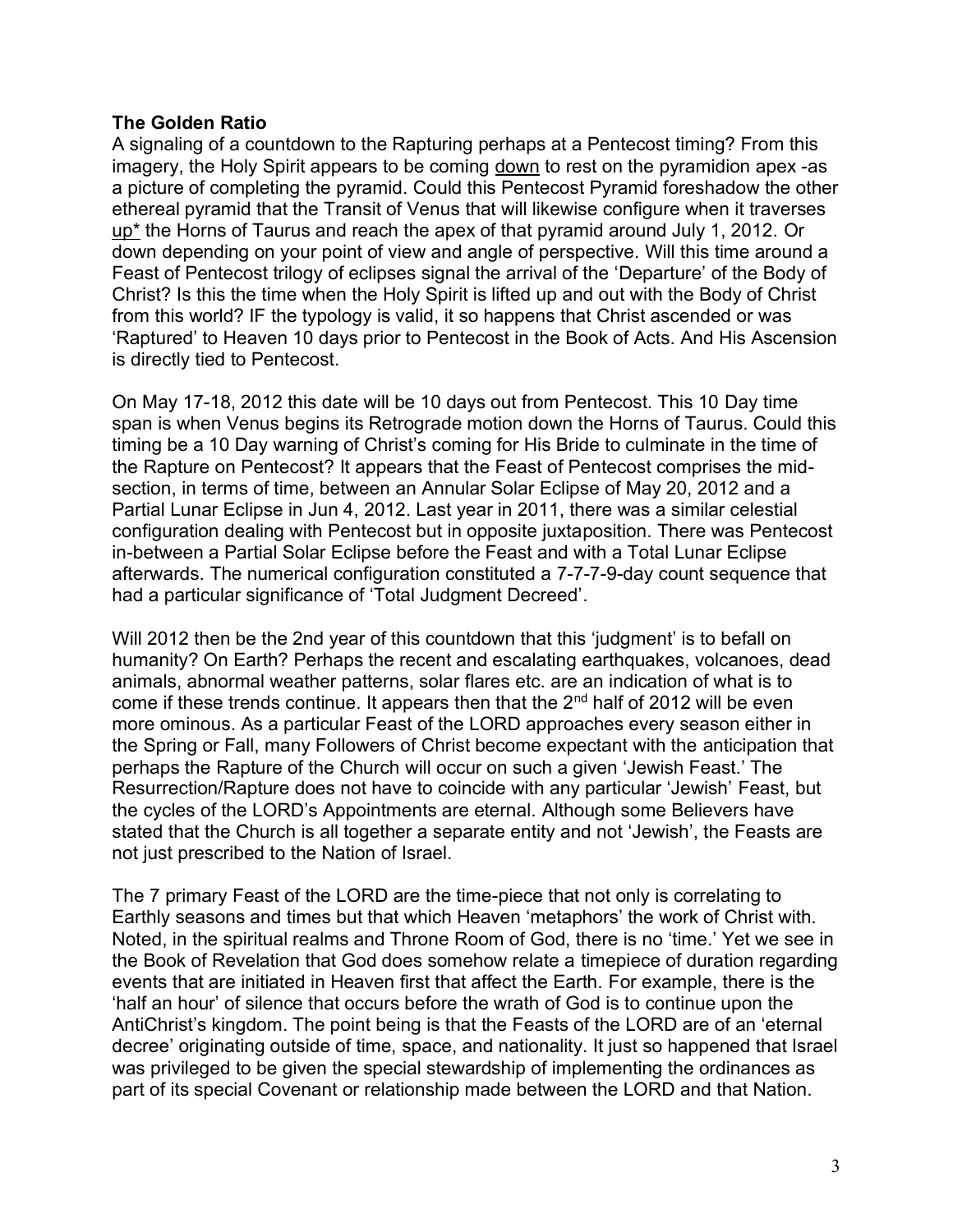## **Hidden Codes of Pentecost**

But the Church's birth is directly tied to one particular 'Jewish' Feast, that of Pentecost. Will the 'work' of the Church likewise be completed or fulfilled at a given Feast of Pentecost; perhaps after the 3-year Pentecost-Eclipse Trilogy is completed? The Church of GOD began on the Feast of Pentecost at the end of the spring harvest season. Based on the analogy of the Menorah, the last 3 Feasts are to deal with the Nation of Israel as it was with the 1<sup>st</sup> 3 Feast. At the 1st Pentecost, the power of the Holy Spirit –as a 'Dove' with Fire came upon at total of 120 believers (Acts 1:15). The 120 Disciples in the Upper Room were the 'first-fruits,' if you will of a representation of the total future harvest of souls to occur at the point of the Rapture.

Until that time, the 1<sup>st</sup> Pentecost is serving as a 'time' that represents the whole of the in-gathering for the Christian era and for the whole of humanity as the First Fruits of the Wheat harvest is taken into the Temple at Pentecost. This harvest or Christ's ingathering will occur at the time of the Resurrection/Rapture when the work of the Church is completed and enters into its 'Pentecostal' rest after the  $50<sup>th</sup>$  day. But the 120 number of the Disciples assembled is a 'code' for a representation of the total 'prophetic' time 'cycles' mankind since the Creation would be allotted until the last Pentecost concludes the time of the 'End of Days'.

## *The 7 Ages of the x the 7 Churches = 50 total duration of time allotted for the Church* [*120 Cycles of Time x 50 Pentecost's] = 6000 years*

If one believes in Dispensationalism, 6000 years is the 'time' that the LORD has allotted for humanity -aside from the last and  $7<sup>th</sup>$  1000 Millennial Reign of Christ. Pentecost could thus be directly related not only to the end of the Church Age but a harvest of all humanity. As far as the Church is concerned, this would allude to the fact that it would enter its 'rest' at the 7th Sabbaths of Weeks culminated at a future 'Pentecost' if not this year. Thus, if not at this Pentecost, then at a future one, The 50<sup>th</sup> Pentecost of the 120 cycles of time would coincide with the Year of Sabbatical Rest the LORD would implement at His  $2<sup>nd</sup>$  Return. Given the typology, I believe that this is a hidden 'code' given by the LORD as to the number of Saved that would be 'caught' by the Church until the Great Commission of the Church would be fulfilled.

Thus this 'picture' could, in one layer of meaning, allude to the 7 Disciples being the representatives of the 7 Churches of Asia and the 7 Church Ages. This 153 Fish correlation can further be linked to the 120 Disciples that would later assemble themselves back in Jerusalem's Upper Room on Pentecost. It is interesting to speculate on the correlation of the 153 Fish caught by the 7 Disciples with the Net that did not break. After the Resurrection of the LORD, the Disciples got discouraged and sought to turn back to their natural lives and livelihood etc. Most returned, it seemed, to the Sea of Galilee to fish. Christ appeared to them by the shore on a day that the Disciples could not seem to catch any fish at all -a ways from the shore. The LORD there gave them instructions to 'cast the net on the other side'. Once the reluctant Disciples did this, not immediately realizing it was the LORD, a precise number of 153 Fish was calculated to be caught.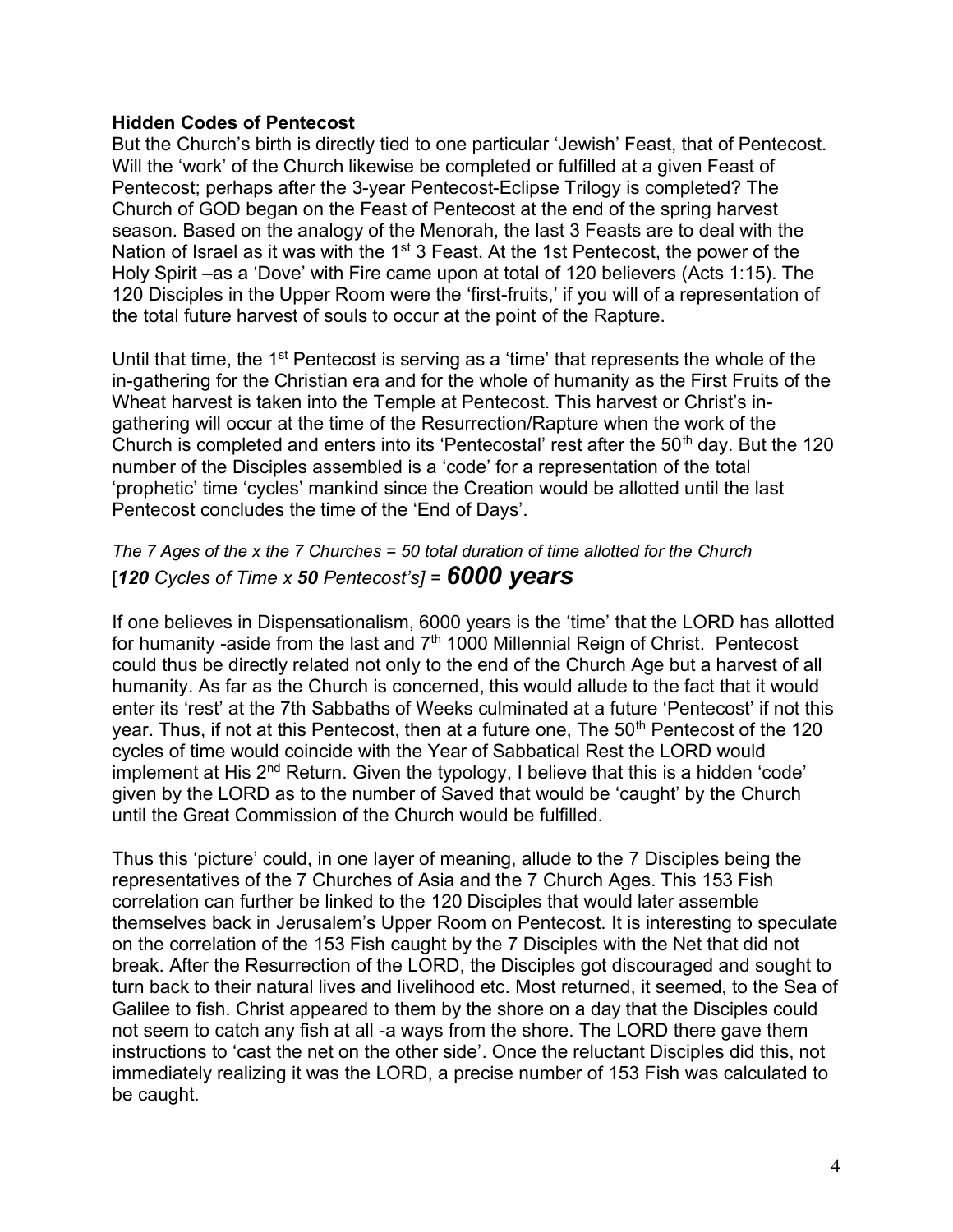## **153 Fish**

Evidently, this would have been impossible for the Nets they had to sustain such a quantity and not break. This is where perhaps a direct association would be linked with the '50' Pentecost number associated with the 120 Disciples in the Upper Room. If the 120 Disciples does correlated to the 120 Cycles of 'Prophetic' Time, these 120 cycles of time are linked, in my opinion to the number of the 153 Fish caught by Disciples at the specific direction of a Risen LORD Jesus in John 21:11.

This number then 153, in turn could be linked to Pentecost as the Disciples soon after according to Acts 2 re-gathered in the Upper Room to celebrate the Feast. The Scriptures once again specifically number 120 total Disciples there. At this time, the Holy Spirit came down as a Dove of Fire to indwell the Believers and infuse them with 'power from on High'. Thus, if the stipulation is carried forth, the whole 120 amounts could thus represent a code of the fulfillment of the Church's labor. Here are some possible mathematical correlations.

*Fish caught 153 code: [153 Fishes - 120 Disciples] = 33 (highest degree possible) 153 = 1+5+3 = 9 0r (3+3+3) 153 Fish X 120 Disciples = 18360 / 33 = 556.36363635 555 is associated in the occult with death and resurrection 556 possibly signifies 1 digit beyond that.*

Thus, possibly the number 153 is a 'code' for the number of precise Believers that will be 'brought in' during the Church Age. This would be done by the 'Net' of the LORD's saving work thorough the agent of the Church since Pentecost, figuratively speaking. Is it any stretch of the imagination that it will likely also end at such a Feast as with the 120 Disciples in the Upper Room experiencing the 'rapture' of the Holy Spirit? Christians in the early centuries of the Church began using religious symbols. One prominent one that has lasted down to modern times has been the Greek word for 'fish'.

This symbol is as an anagram or acronym for 'Jesus Christ God's Son, Savior'. Ichthys consists of 5 letters from the Greek alphabet: I-ch-th-y-s. When these 5 letters are used as initials for five words, it becomes what Christians were known to declare: Iesous Christos Theou Yios Soter. I bring this to light because the 153 Fish 'code' is one of 'reproduction' and harvest as it corresponds to the Vesica Pisces geometry. There is an association of mathematical proportions that is derived from the dimensions of the fish symbol itself that is linked to the number 153.

The 'fish' symbol that has long been associated with Christianity has peculiar mathematical principles as the symbol associated with the Vesica Pisces. This is in itself a very ancient symbol with a principle of sacred geometry that denotes multiplication and reproduction. Just as Christians are said to be like 'fish' as the LORD commanded His Disciples to be 'Fishers of Men' and to make 'disciples of all nations.' This command echoes the one in the Garden of Eden to 'Be fruitful and multiply' –like fish! The Vesica Pisces has the coefficient of 153. The number 153 can be obtained in a by dividing the Vesica Pisces width by its height and using the square root of 3.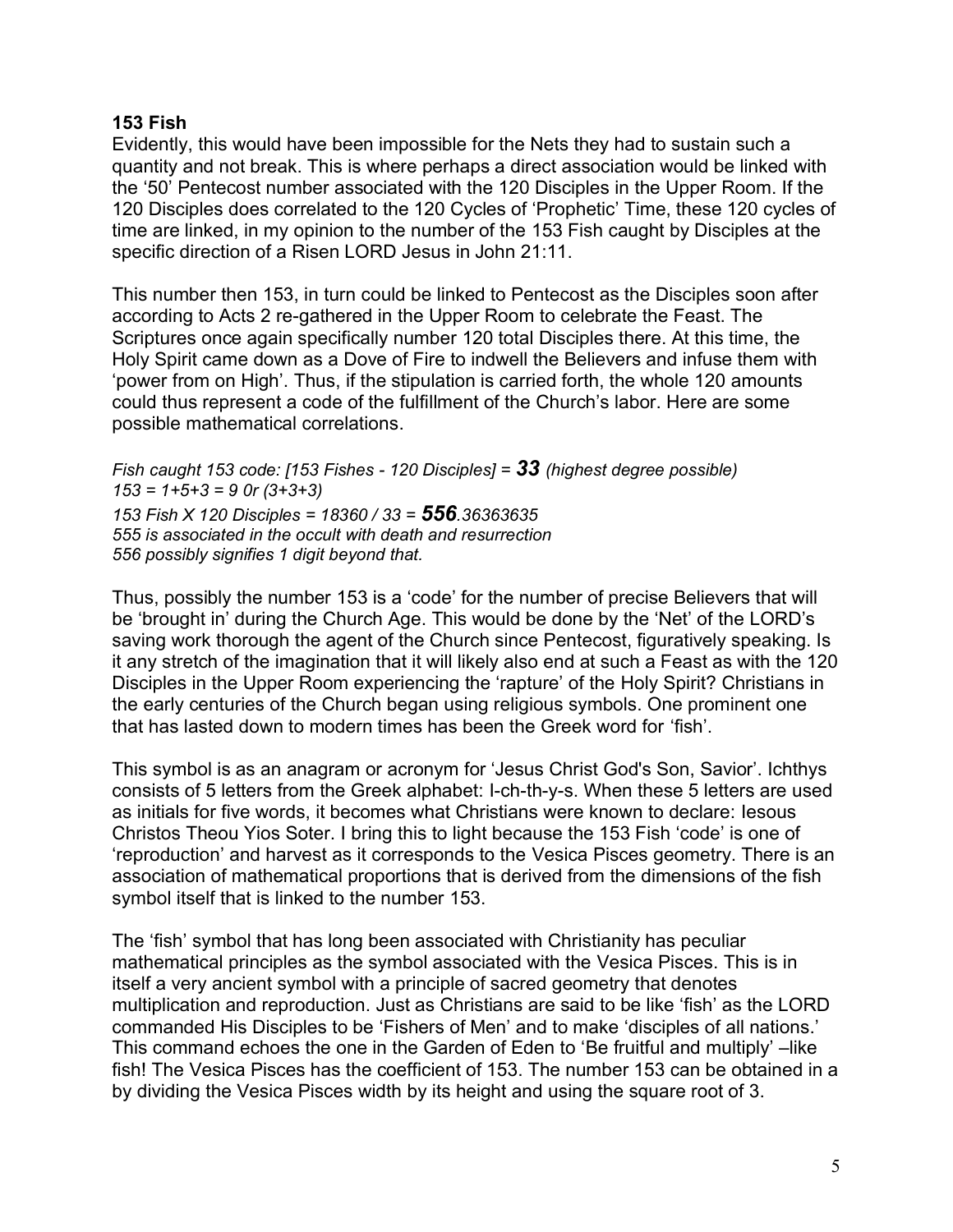## **The Rapture is a Harvest**

A specific harvest type of grain coincides with each of the 3 main Feast of Israel. There are other types of fruit/nut harvests, but it is the barley, wheat and grapes that are specifically associated to the 3 main required Feast. The LORD required all male Israelites to be presented before the LORD at his Temple during these specific Feasts. Each harvest reveals or represents separate and distinct Resurrections among the LORD's Disciples. The Wave Sheaf Ceremony marked the official beginning of the physical 'early' harvest season, while Pentecost celebrates the completion of it. Here are the following types of Harvest associated with the 3 main Feasts of Israel *and t*he mathematical formulas are as follows.

- *1. Barley - Passover*
- *2. Wheat - Pentecost*
- *3. Grapes - Tabernacles*

*width / height = √3 = 265 / 153 Factor*

For the Barley Harvest, the 1st harvest of Barley begins to ripen early in the Spring around Passover. There are 7 days after the Wave-Sheaf Offering is given. At Passover it is the First Fruits of the Barley harvest that is taken from this sample crop that is gathered during the Days of Unleavened bread. The Barley harvest is completed in late May or early June at the time of Pentecost. From Passover to Pentecost the number 7- 7-7 that symbolizes perfection or a completion is encoded in the day-counts. There are 7 Days from the selection of the Passover Lamb to First Fruits. Then there are the 7 weeks until Pentecost to complete the circuit.

In this continuum, God's counting method ties the Resurrection at the First-Fruits harvest – of Jesus Christ, together with the anticipated  $2<sup>nd</sup>$  Resurrection of the same type of harvest on Pentecost. Pentecost is the time of the completion of the early Grain Harvest which is still Barley. During Pentecost, the early 'first-fruits' of Wheat are then chosen. Perhaps this is the picture of the Rapture, if it is to coincide with a Pentecost, where the 144,000 of the Book of Revelation will be 'anointed' as the type of the wheat 'first-fruits' from the Tribulation that is to follow? As several researches have put forth, the wheat unlike barley has to be threshed against the 'tribulum' or board to separate the fruit/kernels. This could be a picture of what the Church Age has had to go through to have refining agents produce the silver, gold and precious metals as the wood

Hay is burned up in through the testing, trials and persecution of the Church. This is not to be confused or mistaken for 'tribulation' or judgment as the Church is promised to be spared from both. Thus, there were 2 main phases to the physical harvesting in ancient Israel, so there will be two occasions of spiritual harvesting. Jesus was the First Fruits, represented by the first harvest that begins during the Days of Unleavened Bread. The corresponding 2<sup>nd</sup> phase will be when the full harvest of Barley is accomplished by Pentecost and the Wheat First-Fruits are presented at that time as a token of the next subsequent type of harvest to come. The 1st Resurrection corresponds to Christ, the First Fruits, which was the earlier Barley Harvest that coincided precisely with Passover.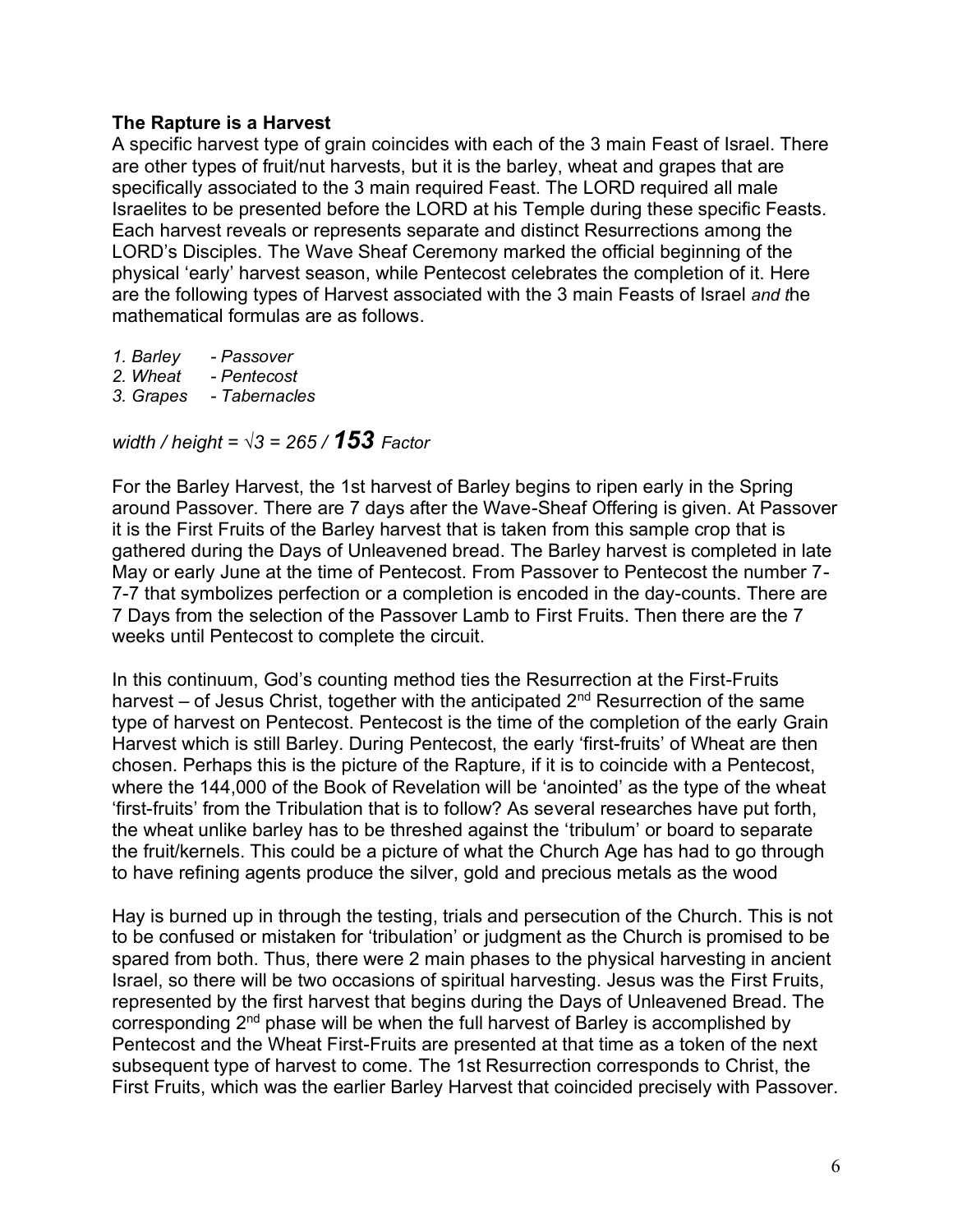## **Order of the Resurrections**

The 2<sup>nd</sup> Resurrection or harvest will coincide with the Wheat Harvest, which will coincide with Pentecost. This time is what many Christians interpret as being the 'Rapture' that in reality will be the 2<sup>nd</sup> Resurrection of the Dead in Christ to immediately be followed by those that '*remain and are alive'* to be transformed and caught up together to meet the LORD in the Air-in the twinkling of an eye; no lingering around on Earth for 40 days as many believe. To reiterate, the early Barley Harvest began at First Fruits and the early Wheat Harvest at Pentecost. Pentecost is the only Feast in which the Offering had leaven in it. There were to be 2 loafs of bread for the Wave Offering called '*Challa bread'* in Hebrew. It was to be offered to the High Priest and waved before the LORD at the Temple.

The bread with yeast is another of those hidden clues that make Pentecost the most likely feast date for the Rapture. Why, because although the sin-nature was crucified with Christ on the Cross and though nullified by the finished work of Jesus at the Cross, it still resided in the physical body of the Believers. It will not be until the Resurrection and Rapture would that be totally removed by the giving of the promised glorified bodies. Leaven is a picture of 'sin'. The Church's 2,000 years has been one of a 'leavened existence'. And most significantly, these 2 loaves of leavened bread were -In the same way, had a measure of corruption as it is within the Church, the Believer. A follower of Christ is a 'saved sinner', redeemed, justified, and sanctified by Jesus alone. It is a process. This is where we see Scripture alluded that the Bride 'has made herself ready' by the washing and renewing of the Word of Christ.

Christ paid in full for the entire effect and outcome. Yet it is playing out now in time; Christ saved our Spirit, He is saving our Soul, and will 'save' our Body at the Rapture. Thus, it is plausible to assert that now, Christ 'in the Church' by way of the indwelling of the Holy Spirit is what is being fulfilled up until the Resurrection and Rapture of the Body and Bride of Christ. Pentecost is thus an object lesson to demonstrate by last day of Pentecost's presentation of the 2 Loaf of Bread Wave Offerings. Pentecost was to be concluded at the presentation of 2 loaves of bread with leaven. They were to be just waved before the presence of the LORD in the Temple by the Priests in hand. It is plausible that one possible meaning of these 2 pieces of bread with leaven pictures that God in Christ has reconciled to Himself a 'new humanity' out of the Jewish and Gentile peoples of the world.

These 2 entities are to be presented at the end of a Pentecost Feast by the High Priest, Jesus Christ. It is Christ that is sanctifying & purifying the Church currently. It is because of His imputed righteousness that Followers of Christ can be in the presence of the LORD with 'sin' still in our person as He intercedes on our behalf. I John 2:1 Christ is currently our High Priest and is waving His Bride made up of Jewish and Gentile Disciples before the Father in His Temple to be accepted because of Christ.When God sent the Holy Spirit to indwell Believes at Pentecost, it was accompanied with a miraculous supernatural sign to mark this special occasion of the founding of His Church. There was a sound of a rushing wind possibly to be likened to that of the blowing of a wind instrument perhaps.